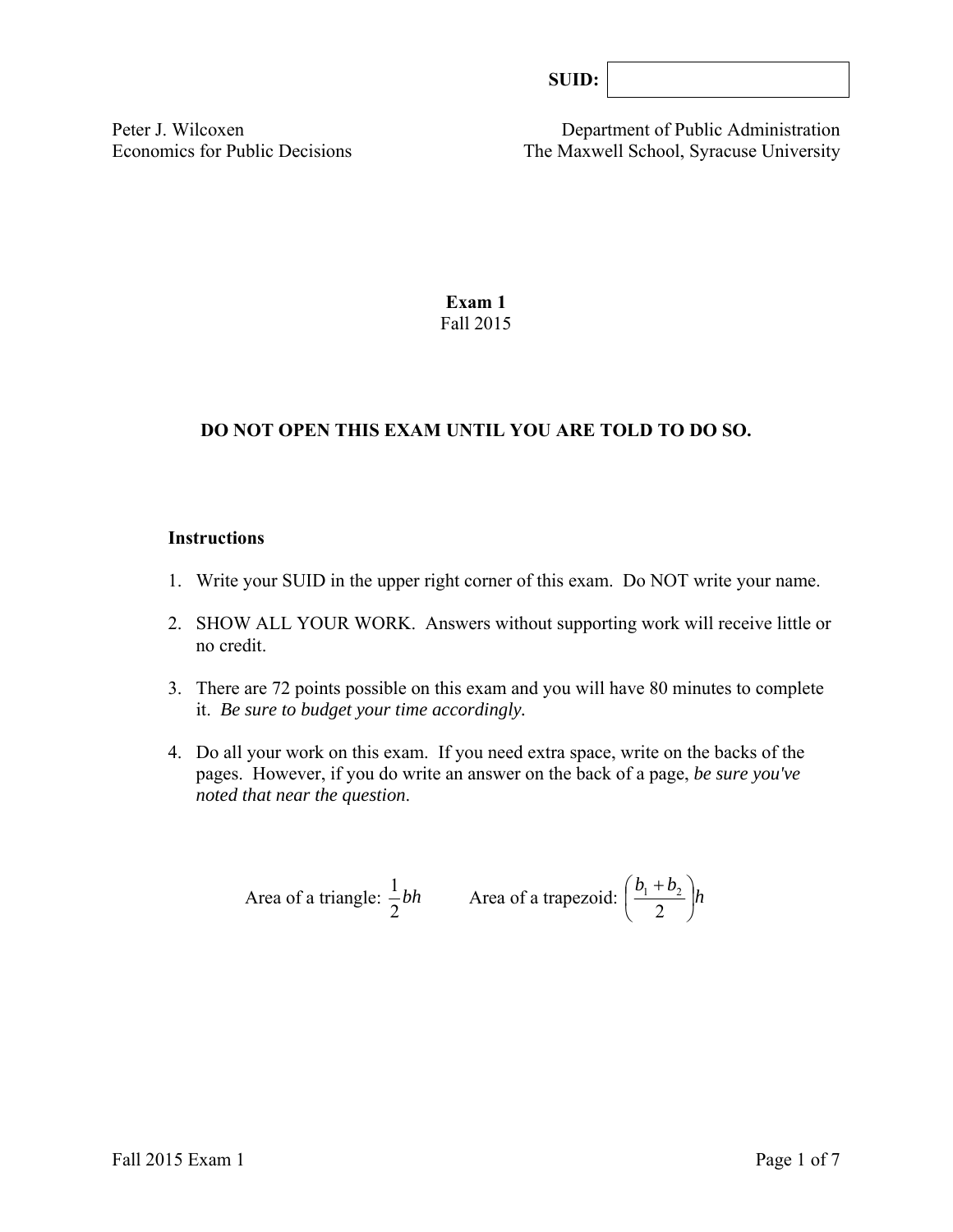# **Part 1 (24 points)**

A good is purchased by 100 type-A people and 10 type-B people. The willingness to pay curves for an individual of each type are shown below. The good is produced by 105 type-X sellers, each of which has the willingness to accept curve shown below.

| Individual type-A buyer:  | $WTPai = 800 - Qai$        |
|---------------------------|----------------------------|
| Individual type-B buyer:  | $WTPbi = 200 - (1/10)*Qbi$ |
| Individual type-X seller: | $WTAxi = (1/10)*Qxi$       |

(a) *12 points.* Please compute:  $\Box$  the market equilibrium price and quantity;  $\Box$  the quantity purchased by an individual buyer of each type; and  $\Box$  the quantity sold by an individual seller.  $\Box$  Illustrate the market equilibrium with an appropriate graph.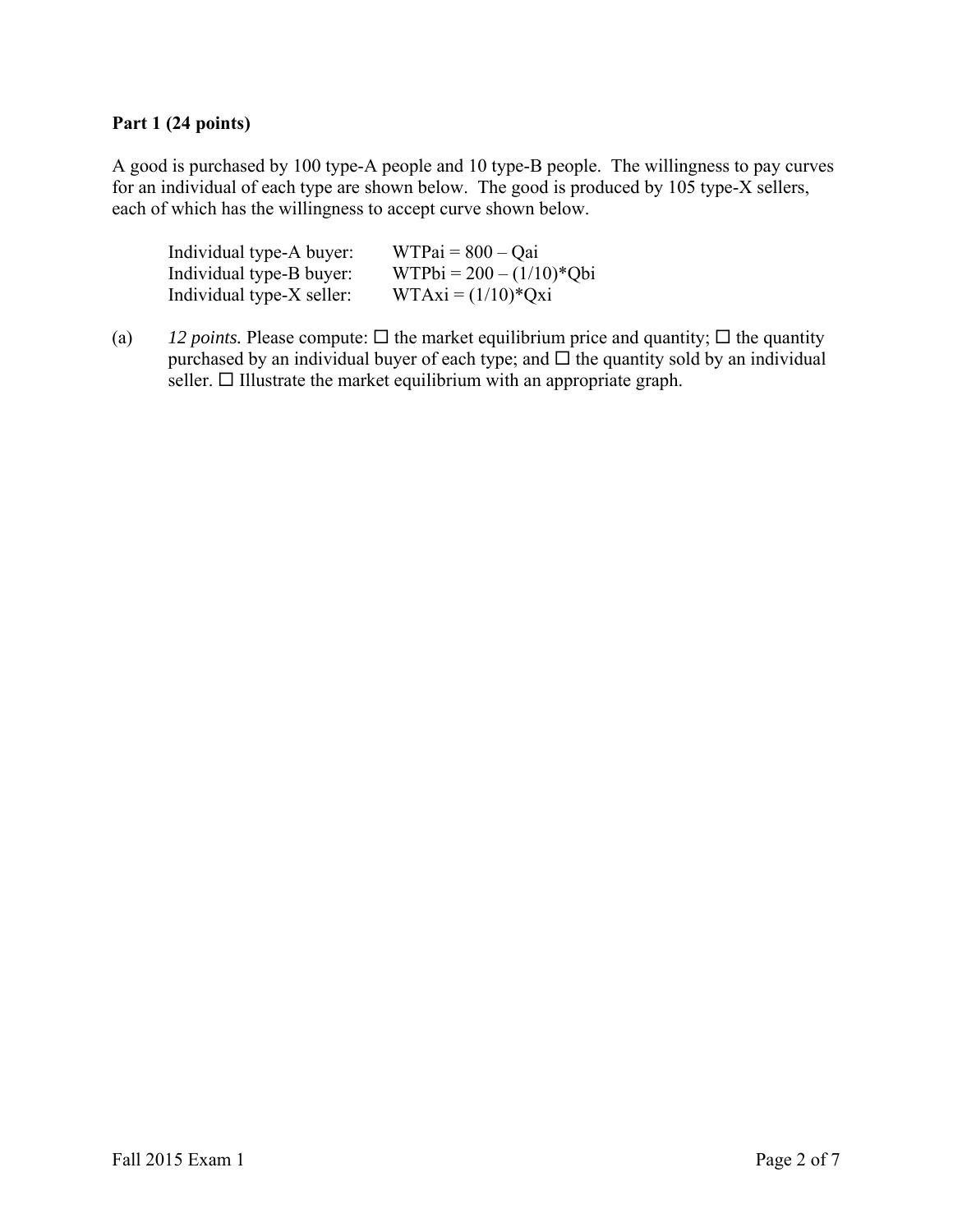# **Part 1, continued**

Now suppose the government announces a subsidy of \$25 on the good.

(b)  $12 \text{ points. Please compute: } \Box$  the new buyer and seller prices and equilibrium quantity;  $\Box$  the total value of the subsidy;  $\Box$  the new quantity purchased by an individual buyer of each type;  $\Box$  the new quantity produced by an individual seller;  $\Box$  the change in CS received by an individual buyer of type A; and  $\Box$  the change in PS received by an individual seller.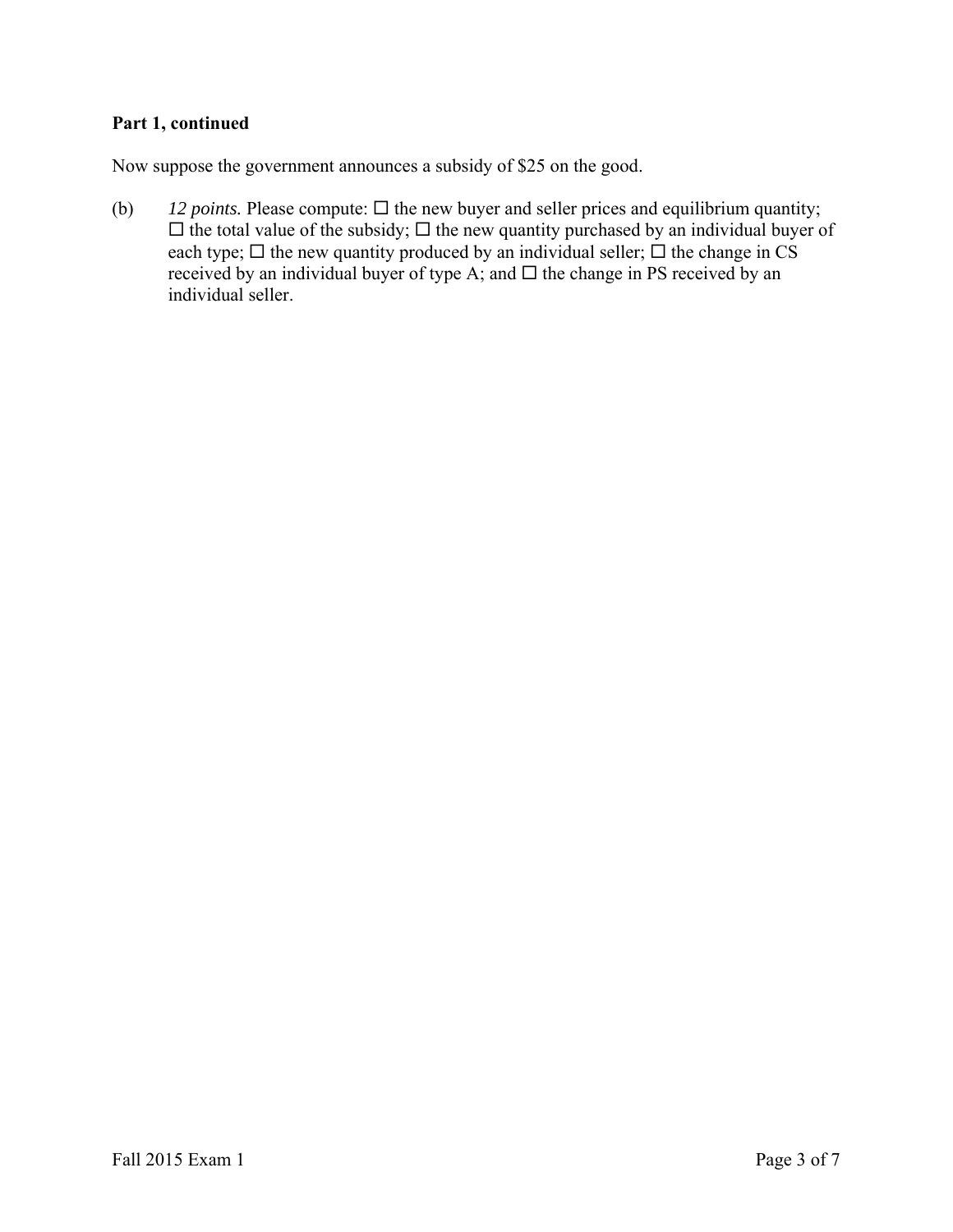### **Part 2 (12 points)**

This question investigates the effect of technology breakthroughs on existing markets (loosely modeled on the introduction of horizontal drilling and hydraulic fracturing in the oil industry). Suppose that initially a good is supplied by a single conventional producer, C, and the following facts are known: the market is in equilibrium, the price is \$100, total consumption is 2000 units, the elasticity of demand is -0.5, and the elasticity of C's supply is 2. Then a new technology is invented and new supplier, N, appears in the market with a perfectly elastic supply curve at  $WTAn = $80.$ 

(a)  $12$  *points*. Please determine:  $\Box$  the new equilibrium price and total quantity consumed;  $\Box$  the new quantities produced by C and N; and the changes in  $\Box$  CS and  $\Box$  PS for each producer. Finally,  $\Box$  how much better or worse off is the economy overall?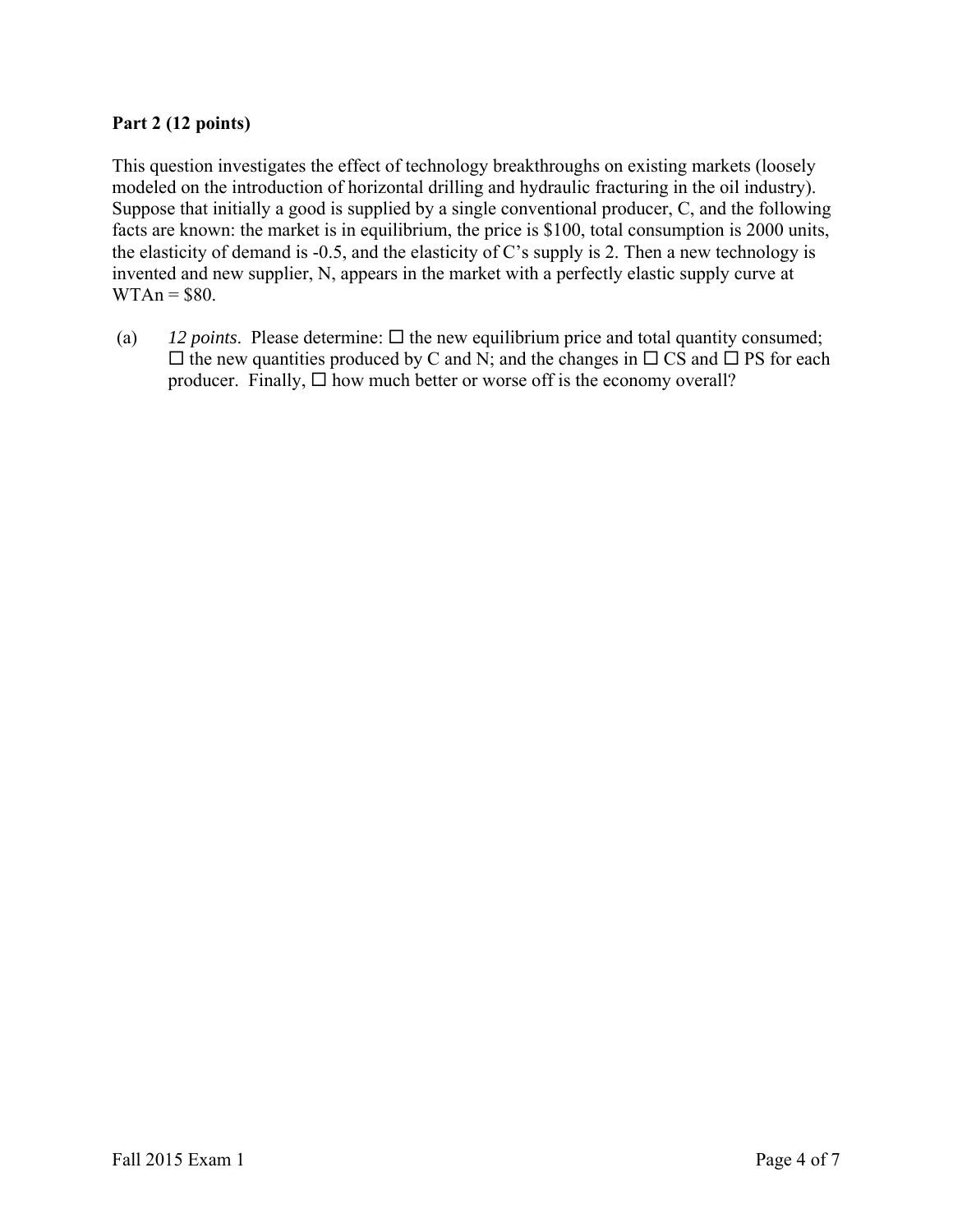### **Part 3 (12 points)**

Suppose a good is produced by two suppliers, C and D. Initially there are no taxes or subsides and the market is in equilibrium at a price of \$50 with 800 total units consumed. The following additional facts are known: the demand elasticity is -1; supplier D is initially producing 600 units and has a supply elasticity of 2; and supplier C is initially producing 200 units has a perfectly elastic supply curve at WTAc = \$50.

Now suppose that each unit sold by supplier C creates a positive externality of \$10. The government is considering a new policy that would account for the externality by providing a subsidy of \$10 on purchases from C.

(a) *12 points*. Please evaluate the policy by determining the following:  $\Box$  the new equilibrium buyer price and total output in the market;  $\Box$  the new outputs by C and D;  $\Box$  the change in CS and PS;  $\Box$  the total cost of the subsidy to the government; and  $\Box$  the change in benefits from the externality. What is the overall change in social surplus from the policy? Is it an improvement?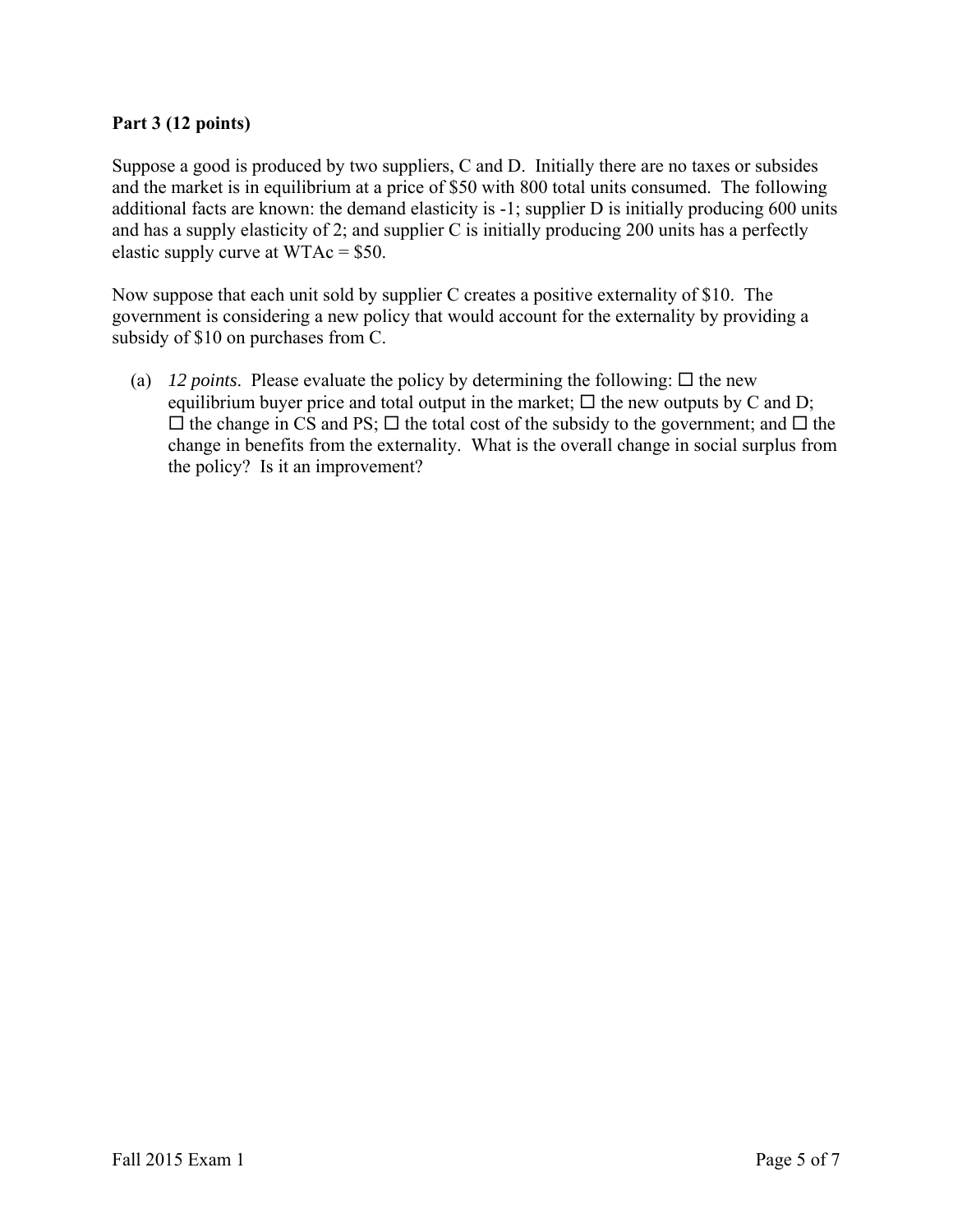### **Part 4 (24 points)**

A government is considering imposing a tax to reduce consumption of a good. The good is purchased by two buyers, L and H, and produced by one seller, Z. The WTP and WTA curves for L, H and Z are given below. Initially there is no tax in the market.

| Type L buyer:    | $WTP1 = 300 - Q1$     |
|------------------|-----------------------|
| Type H buyer:    | $WTPh = 1200 - 10*Qh$ |
| Type $Z$ seller: | $WTAz = Qz$           |

(a)  $8$  points. For the original equilibrium without the tax, please determine:  $\Box$  the equilibrium price and market quantity; and  $\Box$  the values of Ql, Qh, and Qz.